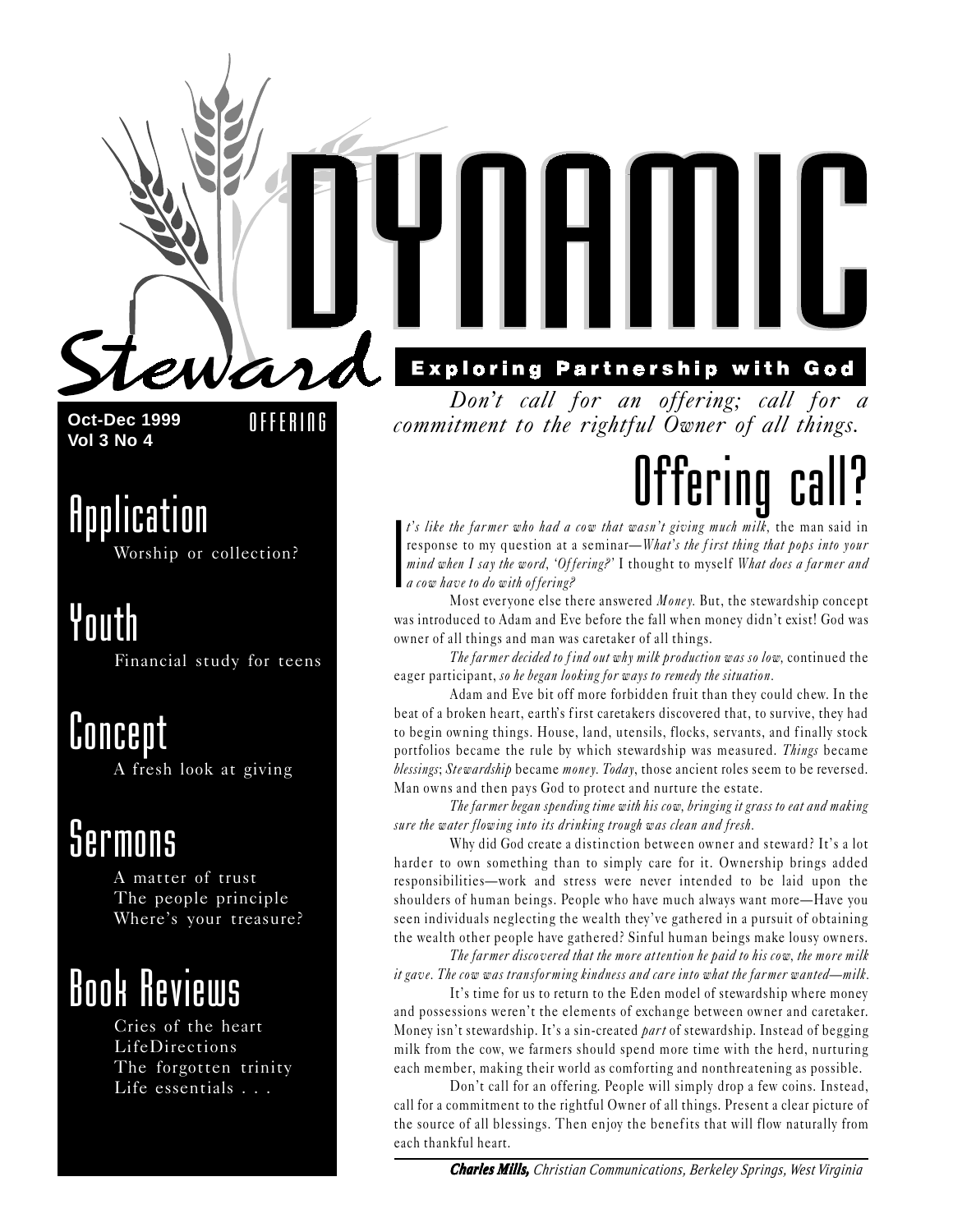## **Application**



### *Giving and the Gospel Giving and the Gospel*

**Discipleship Resources P O Box 840 Nashville, TN 37202 phone: 615-340-7068 email: mboyd@gbod.org US\$ 14.95**

# Worship or collection?

Collecting an offering is an easy job. The organ begins to play. The deacons stand up together. Like drilled soldiers, they move in timed synchronization, passing the plate along from pew to pew. And this traditional, wellorganized collection routine results in many dollar bills and handfuls of change sometimes meeting the week's budget, sometimes not.

But how do we go beyond the *collection?* How do we bring back the true meaning and practice of offerings? How do we put back the *worship* into our giving? It's time to reeducate our members so that they may experience the joy of making their offerings acts of worship.

Invest some time to help your congregation learn the biblical concept of giving. Adults learn best in small groups, and there are many small group activities available that teach the biblical basics of giving. Here is an effective, no-cost method to begin a discussion of giving.

#### **A comfortable atmosphere**

Giving and the Gospel is a 9 ½-minute video testimonial of people and their feelings about giving—apprehensions about tithing, joy in giving, blessings in disguise, family traditions of giving, etc. This video is not a teaching device but a tool for reflection. When members hear stories similar to their own, they may feel more comfortable to share and confront their own feelings on giving.

The video comes with a *Leader's Guide* that gives you all the help you need—from introducing the video to discussion questions that follow the viewing of the tape. The main issues addressed in the video are

- People who influence the decision to give
- Decision points about when to give
- Balance between money, talent, and time
- Tithing as a spiritual discipline
- Offering as an expression of worship
- The difference giving makes

Because this is a collection of testimonials of growing Christians—ordinary people expressing concerns and sharing personal practices,—there may be ideas in the videos that conflict with the beliefs and practice of your congregation. Therefore, it is important for the leader to use this as a tool to generate a healthy introspection of the congregation's own concerns and not as a showcase of exemplary giving.

At the end of the *Leader's Guide* are several follow-up options for continued studies.

Giving and the Gospel can be purchased for US\$ 14.95 plus shipping and handling from Discipleship Resources. They do not accept credit cards, but are able to bill you. Write for their complete list of resources or see it on the world wide web at www.gbod.org/stewardship

#### **Follow-up studies**

Larry Burkett's *Giving and Tithing* is an excellent book for members to use as a follow-up exercise to the *Gospel and Giving* video. This book is only 60 pages and is ideal for couples and families to be studied individually or as a group. It deals with real issues that interfere with giving. It gives biblical reason why we must give in spite of the issues.

The book brings home the truth that stewardship is more than a concept—that exists only when active, when we allow ourselves to be God's vessels. Invest in this book for the growth of your congregation. Give each family a copy of it. Study it with them, and you will see the change.

*Note: Is there something you use in your congregation that has been a blessing to both your members and the church? Send in your small group activities, studies, and resources to be included in this section of Dynamic Steward.*



### *Giving & ving & Tithing*

**Moody Press 820 N LaSalle St Chicago, IL 60610 copyright 1998 phone: 312-329-2102 US\$ 6.99**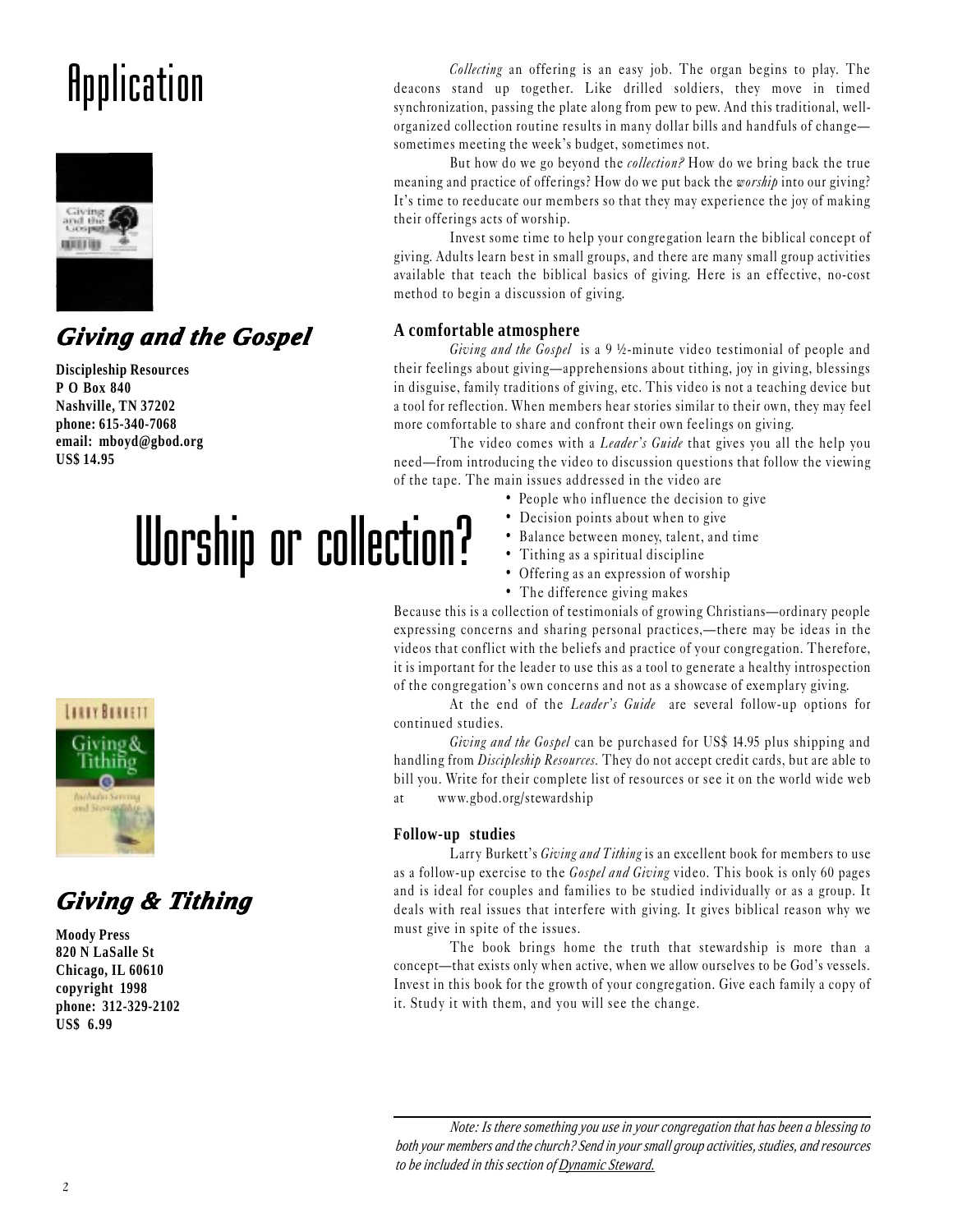These days it is not unusual for our youth to begin adulthood with a burden of debt and the responsibility of credit cards. In the hurried pace of rearing and educating them, we have failed in equipping our youth with strong money management skills.

Crown Ministries, an interdenominational ministry that trains people to apply biblical financial principles to their lives, has a series of financial studies for different groups. This column focuses on the one for teens. (The other four studies are *The ABC's of Handling Money God's Way* for ages 7 and younger; *The* Secret-Discovering God's Secret of Handling Money for ages 8 through 12; Biblical Financial Study—Collegiate Edition for young adults; and Biblical Financial Study for adults.)

The Crown Ministries Financial Study for Teens, designed for 13- to 19-year olds, is written with plenty of practical applications and humorous illustrations relevant to teenagers. The package is designed for 12, 50-minute sessions, and has both a Leader's Guide and a Teen Manual. The study is versatile and can be used in any learning environment-church school, one-on-one, in a small group, in Sabbath School or at home. Crown Ministries recommends that each leader have no more than eight students.

Before each class students are required to memorize a scripture and complete a practical application and homework assignment—this takes approximately one hour outside of class. Because of the homework involved, every student needs to have his or her own Teen Manual.

This is a rigorous and systematic study of what Scripture teaches about managing money, covering topics such as earning an income, giving, saving, spending, investing and budgeting. Because of its well-defined structure and strong biblical themes, Crown Ministries has a training requirement for the leaders. The Teen Study teachers is required to study the first nine pages of the Leader's guide and listen to the audio cassette titled How to lead the Crown Ministries Financial Study for Teenagers in its entirety. (The Adult Study Leader is required to be a graduate from the small group study and take a six-hour training session.)

# **Quotes** on giving and offerings . . .

Christian giving is God's divine plan to make us like Himself; it reveals our religions and bares our souls; it is prophetic and has to do with the inner sensitiveness and gives a keener vision to His work and plans.—Warren H Denison

Even the very poor should bring their offerings to God. They are to be sharers of the grace of Christ by denying self to help those whose need is more pressing than their own. The poor man's gift, the fruit of self-denial, comes up before God as fragrant incense. And every act of selfsacrifice strengthens the spirit of beneficence in the giver's heart, allying him more closely to the One who was rich, yet for our sakes became poor, that we through His poverty might be rich.—Ellen White (Acts of the Apostles, p 342)

God has given us two hands—one to receive with and the other to give with. We are not cisterns made for hoarding; we are channels made for sharing.— $Billy$  Graham

Give what you have. To someone it may be better than you dare to think.—Henry Wadsworth Longfellow

Keep a little money box on the mantel or in some safe place where it can be seen, in which the children can place their offerings for the Lord. ... Thus they may be trained for God.—*Ellen White* (Adventist Home, p 388)

The world asks, How much does he give. Christ asks, Why does he give?—John Raleigh Mott

If professing Christians would faithfully bring to God their tithes and offerings, His treasury would be full. There would then be no occasion to resort to fairs, lotteries, or parties of pleasure to secure funds for the support of the gospel.—Ellen White (Acts of the Apostles, p 338)

### Youth





### *Financial Stud inancial Study for Teens*

**Crown Ministries Inc 530 Crown Oak Centre Drive Longwood, FL 32750 Copyright 1997 phone: 407-331-6000 fax: 407-331-6001 www.crown.org US\$ 15.00**

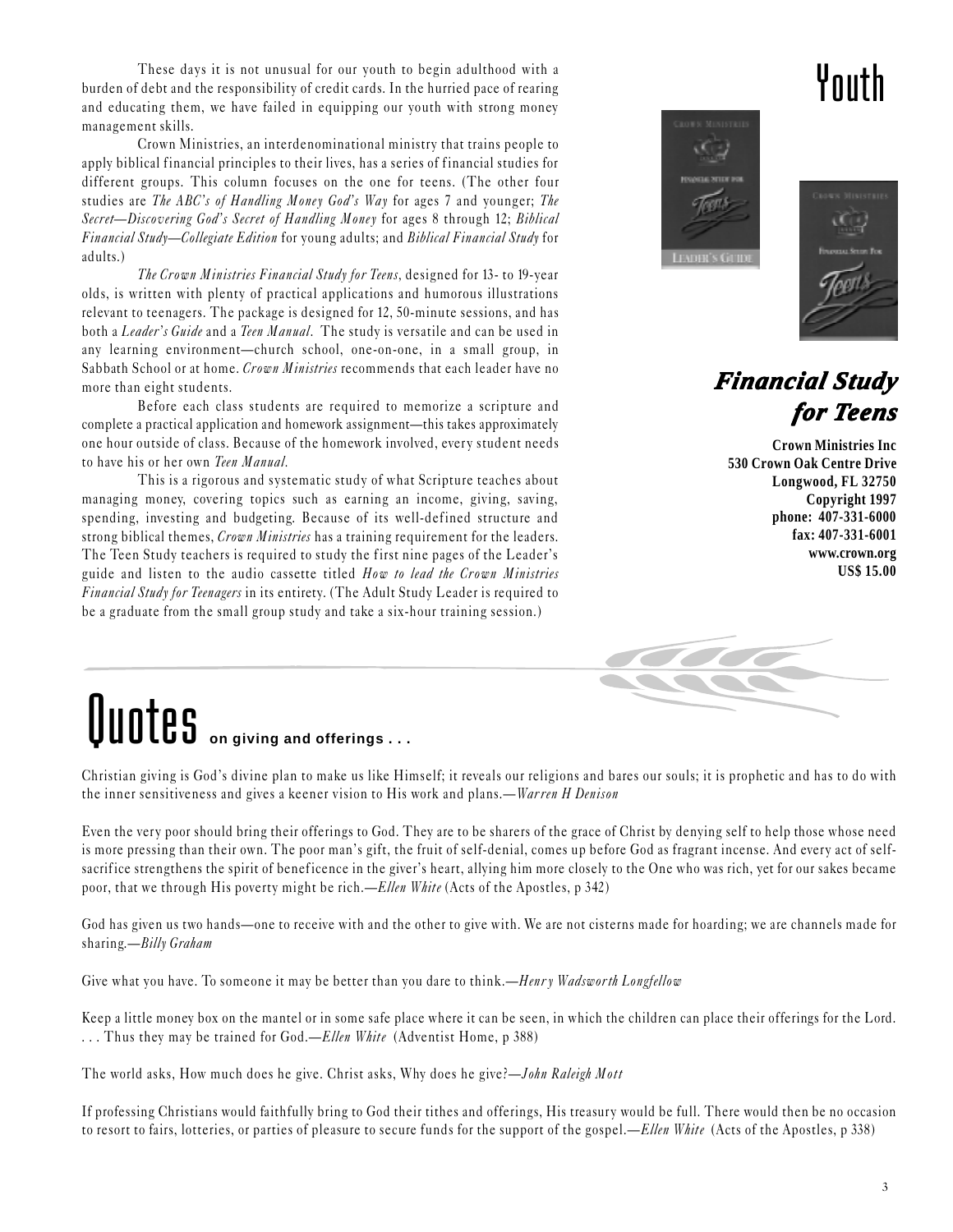## Concept

Giving and offerings mean different things to different people. And people give for many different reasons. But the real question is how should a church leader approach giving? If we simply appeal to human motives, we may reinforce the focus on self. If we do not present accurate information, we may disappoint or confuse people. There are two sides to giving. The one deals with the donor—the motives encouraging someone to give. The second side deals with leadership—those involved in asking people to give. Giving actually brings these two groups together. So how does a leader deal with giving?

First, we must remember that giving for a Christian is first an act of worship. The primary purpose for tithes or offerings is to give glory to  $God$ —to recognize Him as Creator and integrate Him into the material side of life. Appeals to traditional human motivations may actually reinforce chains of selfishness and sin. Thus, we must ask ourselves the following questions: Who is really owner of all that is in our hands? What does it mean for God to be Owner? What can you really give to God? Can we as Christians give anything more than our own hearts? What makes our tithe and offerings worship?

Truly all we have and are belongs to God. Tithe is worship when we recognize our relationship with God. Offerings are worship when, in partnership with Him, we invest God's money in His kingdom. They become an extension of our partnership with God. Without this partnership with God, we cannot worship Him with offerings—they are only payoffs. Offerings reflect our hearts and our experience with God, and are the result of the Holy Spirit's guidance in intimate partnership.

A fresh look at giving

The first challenge is to help people grow so that their giving is an extension of their faith walk with God. Giving without a faith relationship cannot be worship. Giving based on something other than the faith relationship and the assurance of salvation becomes false worship.

However, the way we present information is critical, even if people are growing spiritually. So here are some pointers to help a leader working with givers.

#### **The best giving follows**

**1. The best giving follows vision, not duty.** This vision must have a biblical origin. We don't have to wonder about God's vision—we can go to Scripture to discover it, and then articulate it in the contemporary context. A strong spiritual leader presents this vision in proportion to God's ability, and His ability to be involved with what His Church is doing. A biblical vision for ministry and the church provides the biblical leader a powerful foundation for helping members see what God is doing.

**2. The best giving follows mission, not structure.** It is hard for people to see God working through or in the structure of an organization. However, they easily see God in His commission to us to go into all the world and make disciples. Matthew 28:18-20 provides the clearest and most powerful mission a church could find. God promises to be with us always, even unto the end of the world. This assures us that in joining this mission, we walk with God in intimate partnership.

**3. The best giving also follows people, not programs.** God is, first of all a personal God, and we need a personal touch when working for Him. Thus, when working with members, we need to remember they respond to people better than to programs. Thus we need to be visible and real, and we need to maintain absolute and transparent integrity. We must also present the ministry or project we are asking them to support as people, not institutions or programs.

**4. The best giving follows passion, not pressure.** That means our hearts have to be involved, and we must have a personal commitment. At the same time we need to help our members become involved. Christianity is not about giving. It is about a passionate involvement with the Lord of the universe. True giving by a Christian comes as a result of a personal commitment to and heart involvement with this incredible God.

**5. The best giving follows growth and progress, not maintenance.** Many of our appeals focus on maintaining or repairing the status quo in either the organization or institution. Sometimes the appeal deals with a current crisis. Other

*God is, first of all a personal God, and we need a personal touch when working for Him. Thus, when working with members, we need to remember they respond to people better than to program.*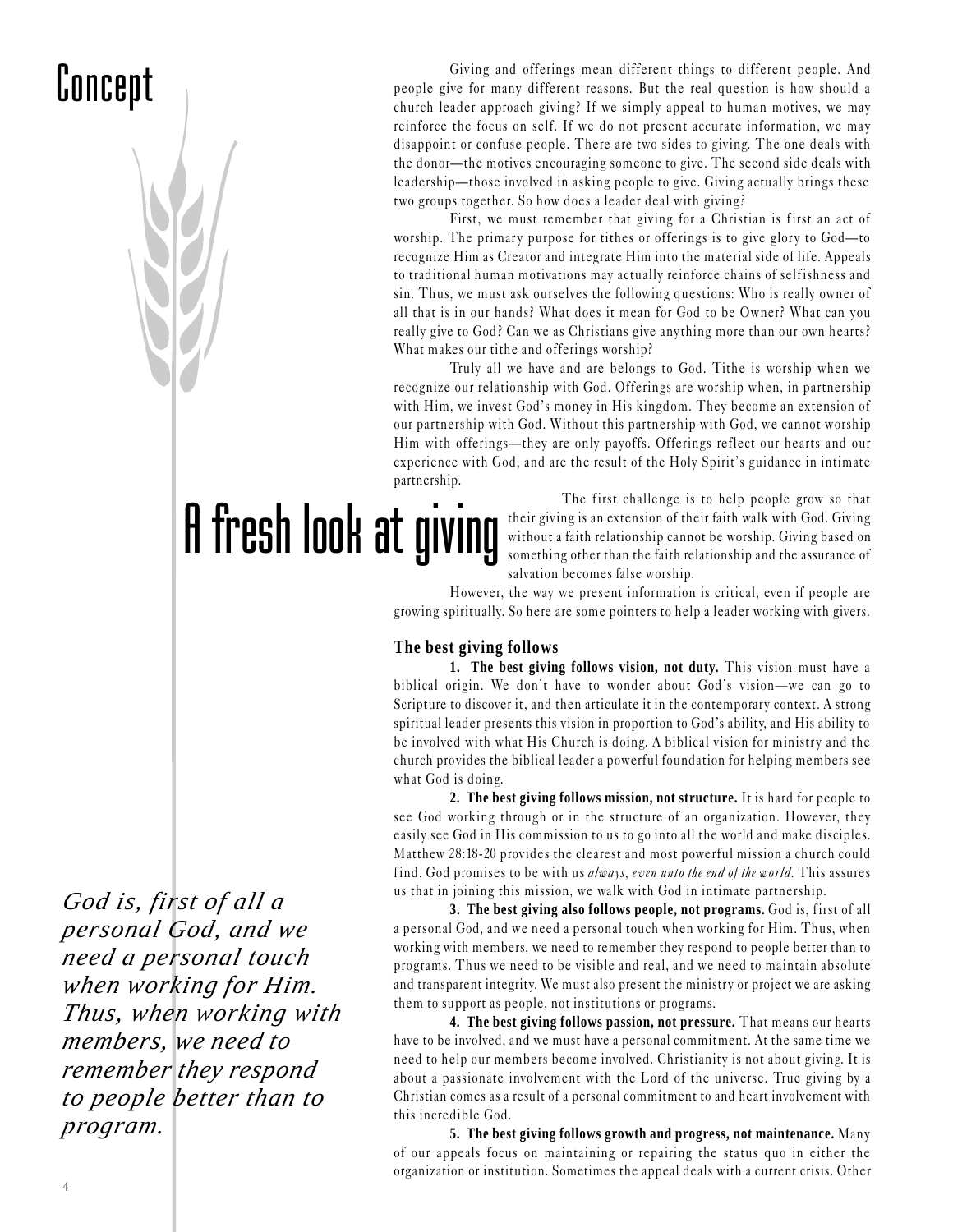times, the appeal creates a sense of crisis in order to develop a greater sense of need. We need to remember that God has no losing causes. He sees the bigger picture, and He invites us into a growing adventure with Him.

**6. The best giving follows information, not promotion.** Only the Holy Spirit has the right to convict people on their giving. But we can help the Holy Spirit by providing information. That information must be complete, transparent and understandable. In today's world, what is unknown, misunderstood, or hidden, is automatically suspect. The spiritual leader who seeks to involve people in supporting God's kingdom will provide accurate information of what God is doing and how they can join with Him in His mission.

**7. The best giving follows conviction, not manipulation**. Only the Holy Spirit can bring that conviction. Only God can create the desire, and when He does, He gives the power to follow through on that conviction.

#### **Giving is really managing God's investments!**

It is time for us to go back to a biblical approach to raising money-to trusting God to work in people's lives and in their giving. He is the Owner Partner. We are managing partners. Everything belongs to God and we manage His investments in partnership with Him. We acknowledge that relationship through our tithes, and we invest directly in His kingdom. We manage His assets, and we invest them in His kingdom through offerings and in the way we care for our families.

I believe that spiritual leadership is partnering with God, and that when we invite others to partner with Him in joining what He is doing we are helping them join the most exciting thing in the universe—His Kingdom.

*Benjamin C Maxson, Director, General Conference Stewardship Department*

#### *Offerings are worship when, in partnership with Him, we invest God's money in His kingdom.*



### Stewardship Window

#### **Satellite training**

An exciting new event took place September 4-12, 1999. The Euro-African Division sponsored the first stewardship training seminars to be up-linked and transmitted by satellite. Benjamin C Maxson, Director of the General Conference Stewardship Department, was the presenter and trainer. The presentations were translated into 10 or more languages. Sabbath and Sunday each week involved a total of 18 hours of the seminar Normal Christianity for church members. Monday and Tuesday provided a total of 12 additional hours for pastors, focusing on their leadership roles. (These seminars are available on video tapes that include a student handbook. For more information contact the General Conference Stewardship Department.)

Preliminary indications are that there were more than 400 churches across Europe participating in this event. Pastors came together at central locations in different conferences to make it a real learning event in groups. Each downlink site had the materials in their language, and the PowerPoint presentation to use along with what came across in English visuals. There was a great deal of preparation done ahead of time, and we learned many things to help us do even better in the future. We want to thank the Euro-African Division for their vision and foresight in planning this event. Please pray that God will use this special event to help His church go forward in a growing discipleship.

Contact the General Conference Stewardship Department for more information on how you can have your own satellite training session.

#### **New book of 100 stewardship stories**

Sacrifice and Commitment is a book you must have in your library! Complied by Jim Nix, Associate Director, Ellen G White Estate, and published by the General Conference Stewardship Department, this book tells the stories of our pioneers. In its pages you will meet people who gave themselves, so totally and completely, to God's divine plans. Through this book you will see the connection between the Seventh-day Adventist Church today and its miraculous history.

This book is compiled with church pastors and administrators in mind. In it you will find the right story for every occasion-whether you are preparing a sermon, getting ready to meet with fellow administrators, or looking for something to strengthen your faith in God's church.

Order your copy today through the *Dynamic Steward* office for the special introductory price of US\$ 4.00. This price is valid only till December 1, 1999.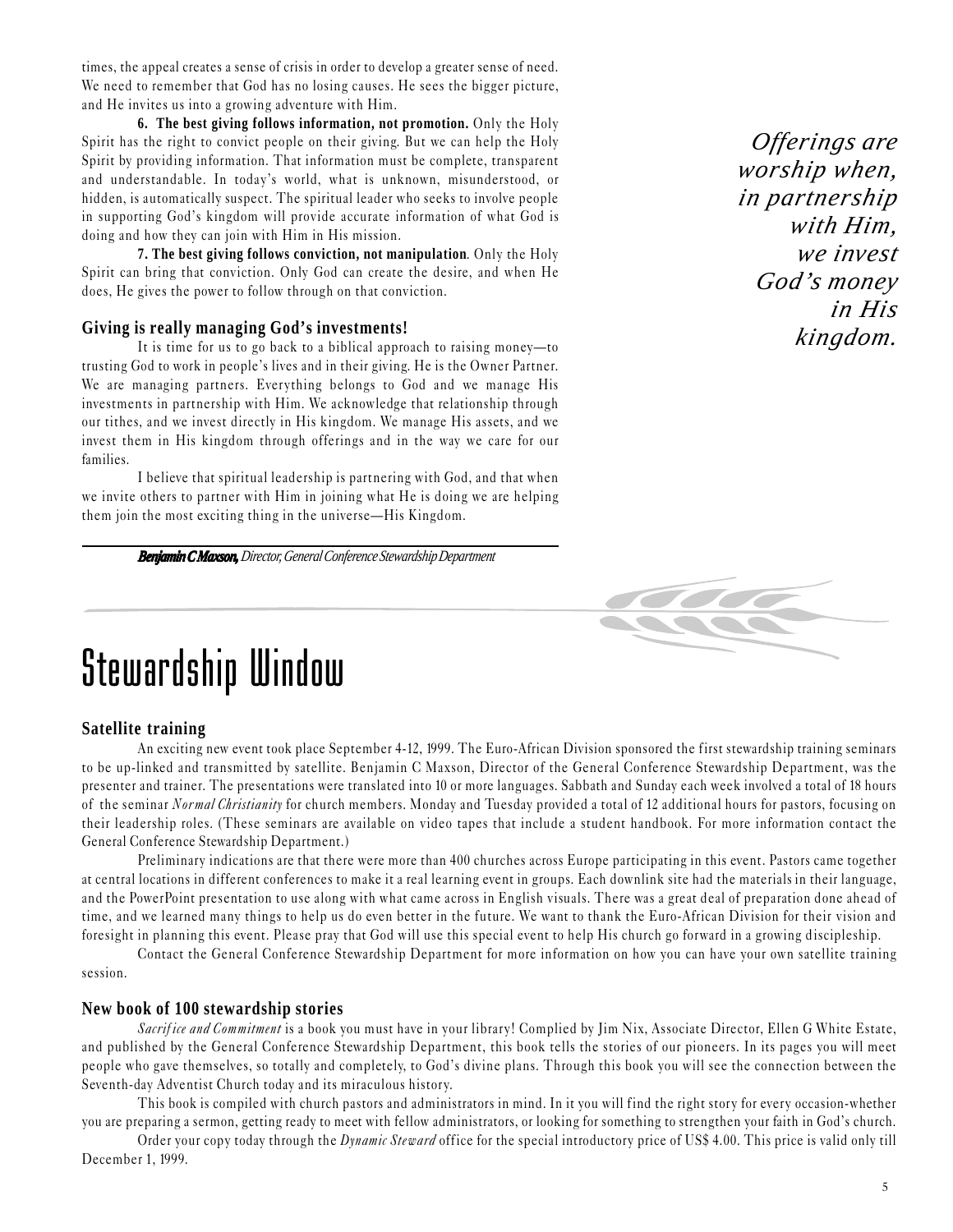## Sermons

#### **Introduction**

Today I want to share with you what I call the *Trust Test*. Let me share one man's experience as the introduction to my sermon:

At first I saw God as my observer, my judge, keeping track of the things that I did wrong so as to know whether I merited heaven or hell when I die. He was out there sort of like a president. I recognized His picture when I saw it, but I really didn't know Him.

But later on, when I met Christ, it seemed as though life was rather like a bike ride, but it was a tandem bike. And Christ was in the back helping me pedal. I don't know just when it was that He suggested that we change places, but life has never been the same since.

When I had control, I knew the way. It was rather boring, but it was predictable. It was the shortest distance between two points. But when He took the lead, He knew delightfully long cuts. Up mountains and through rocky places at break-neck speeds. It was all that I could do to hang on. And even though it looked like madness, He said Pedal. I worried and was anxious, and I asked Where are You taking me? He laughed and didn't answer. And that's when I learned that I was going to have to trust Him.

I forgot my boring life and entered into every adventure. And when I'd say  $I'm\,scard$ , He'd lean back and just touch my hand. He took me to people with gifts that I needed. Gifts of healing, acceptance, and joy. He gave me gifts to take

A matter of trust on my journey and off we went again. And He would say Give the gifts away. They're extra baggage, too much weight. So I did, to people we met, and I found that in giving, I received. The journey continued and our burden was light. I did not trust Him at first to take control

> of my life. I thought He'd wreck it, but He knows bike secrets. He knows how to make those sharp corners and how to jump clear off high rocks and do things I could have never done if I were in control.

> And I am learning to shut up and pedal in the strangest places. I'm beginning to enjoy the view and the cool breeze on my face with my delightful Companion, Jesus Christ. And when I'm not sure I can do it anymore, He smiles and says Just pedal.

> At one point or another in life, we ask the question: Can I really trust God? Can we trust God with our lives? With our families? With our jobs? With our health? With our possessions? How we *answer this question, how we fare in this test* determines the direction of our spiritual growth.

How do we learn to trust God more completely?

T Take inventory. R Recognize God as the source. U Understand God's principles. S Surrender everything to God.

T Test God's promises.

*Look deep into my heart, God, and find out everything that I am thinking. Don't let me follow evil ways, but lead me in the way that time has proven true. —Ps 139: 23, 24 CEV*

#### **Take inventory**

Only God knows everything about us. The Psalmist said, God, look deep into my heart and find out everything that I am thinking (Ps 139: 23, CEV). He is saying to God, I don't know what's down there. I don't even know what I'm thinking. Look deep in my heart. He's asking God to help him take inventory. Only God can lead me correctly. The Psalmist recognized his tendency to follow evil ways.

Taking inventory and trusting God begins with me. I have to take a personal inventory. Proverbs 13:1-10 tells us how to do this. With all your heart you must trust the Lord, and not your own judgment. Always let him lead you, and he will clear the road for you to follow. Don't ever think that you are wise enough, but respect the Lord and stay away from evil. This will make you healthy, and you will feel strong. Honor the Lord by giving him your money and the first part of all your crops. Then you will have more grain and grapes than you will ever need. Trust begins with personal inventory. I need to take responsibility and do my part. I do my part, and God does His part.

#### **Recognize God as the source.**

After taking inventory, recognize God as the source of life. Recognize that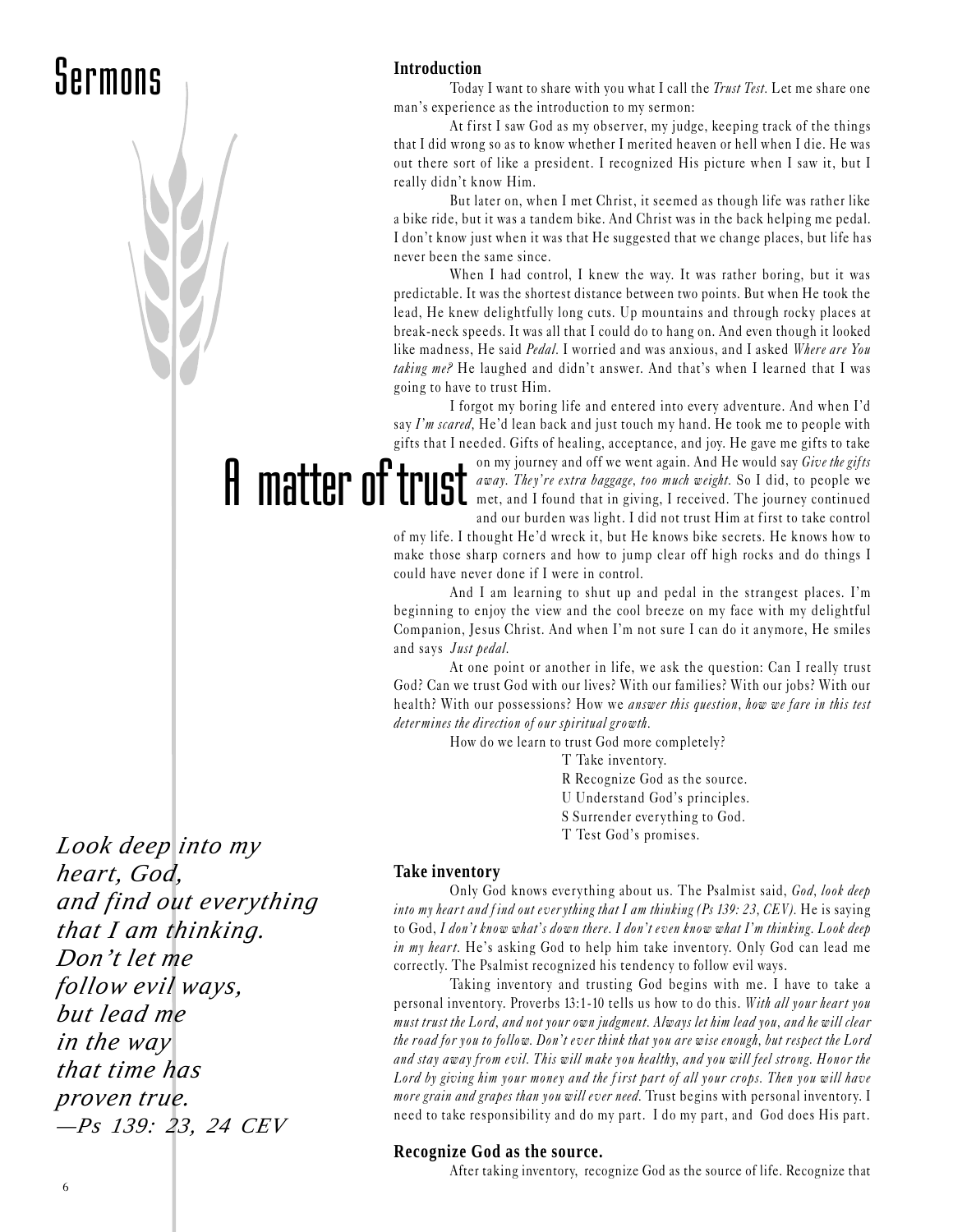He knows everything. There's nothing hidden from Him. A mother was telling her<br>daughter a little bit about the facts of life. Dumbfounded and shocked at these new<br>revelations, the little girl asked, *Mom, does God know the* daughter a little bit about the facts of life. Dumbfounded and shocked at these new all. He's the source.

The Bible refers to the power and super knowledge of God as the source. We cannot grow our hair without God being the source *(Matt 5:36)*. We cannot extend our life without God being the source *(Matt 6:27)*. We cannot be certain of tomorrow without God as the source (James 4:14). We cannot save ourselves from disaster without God being our source (Acts 27:20-22). We are humbled when we recognize where we are.

William Beavy, the naturalist and close friend of Teddy Roosevelt, spent many evenings with the President. After dinner, they would go outside and look at the stars in the heavens and Beavy would say, That is a galaxy as large as the Milky Way. It consists of 100 billion suns. It is one of 100 billion galaxies. Roosevelt would grin and respond, Now I think we're small enough. Let's go to bed. God's the source.

#### **Understand God's principles**

Let me first give you three reasons why Christians don't give more to God: 1. They don't think they have enough to give 2. They don't know how to give. 3. They don't budget to give. Now, stewardship principles make a difference. If people really understood the principles of stewardship, they would see that all these reasons for not giving aren't reasons at all, but mere excuses.

1. The Who's in Charge Principle. God's the Owner; I'm the Manager. Ask yourself today, Who's going to run my life The earth and everything that *is in it belongs to the Lord. The world and its people belong to him* (Ps 24:1).

2. The Give and Grow Principle. Practicing stewardship produces spiritual growth and increases our faith. We become spiritually sensitive. We become fruitful for God's kingdom. We receive a blessing from God. We are a blessing to others. We make a lasting contribution. You see, stewardship training isn't about raising money or gifts. It's about raising Christians and developing you the way that you need to be developed.

3. The Do it Now Principle. Stewardship deals with our present resources.

> Procrastination is my greatest sin. It brings me endless sorrow. I'm going to stop doing it.

How long are you going to wait before you find out what your spiritual gift is? How long are you going to wait before you use it? How long are you going to bury the resources God has given you? There's a tendency for us to say, Well, one of these days I'm going to find out what my spiritual gift is. What are we doing right now? God is concerned about our present resources. Imagine appearing before God, who gave you those gifts. He looks at you, and wants to know what you did with your gifts? And you don't even know what they are!

And what are you doing with your present resources now? I know you're saying, If I had just won that lottery last week, I'd given all that money to the church. No you wouldn't. You don't tithe now. If you can't give Him 10% now, you're not going to give Him a 100% later.

A very wealthy man was on a prosperity gospel kick. And he went from town to town talking about how he once only had \$20 in his pocket and when the offering plate came by he put all \$20 in, and of how this made him a multimillionaire. People loved this story, and they would clap and cheer him on. Using his personal testimony, he encouraged people to give just as he had given.

When he was telling the same story in a meeting, he got the same response of clapping and cheering. And then a woman raised her hand.

He looked at her and said,  $Ma'am$ , do you have a question? She said, Yes. Now let me make sure I understand. You only had \$20. You gave all \$20 to God and He made you rich and famous?

Yeah, that's exactly the way it happened.

Just one question, she said, Would you do it all over again—now that you have millions and not just \$20?

*O holy trust! O endless sense of rest! Like the beloved John*

> *To lay his head upon*

*the Savior's breast,*

 *And thus to journey on!*

 *—Henry Wadsworth Longfellow*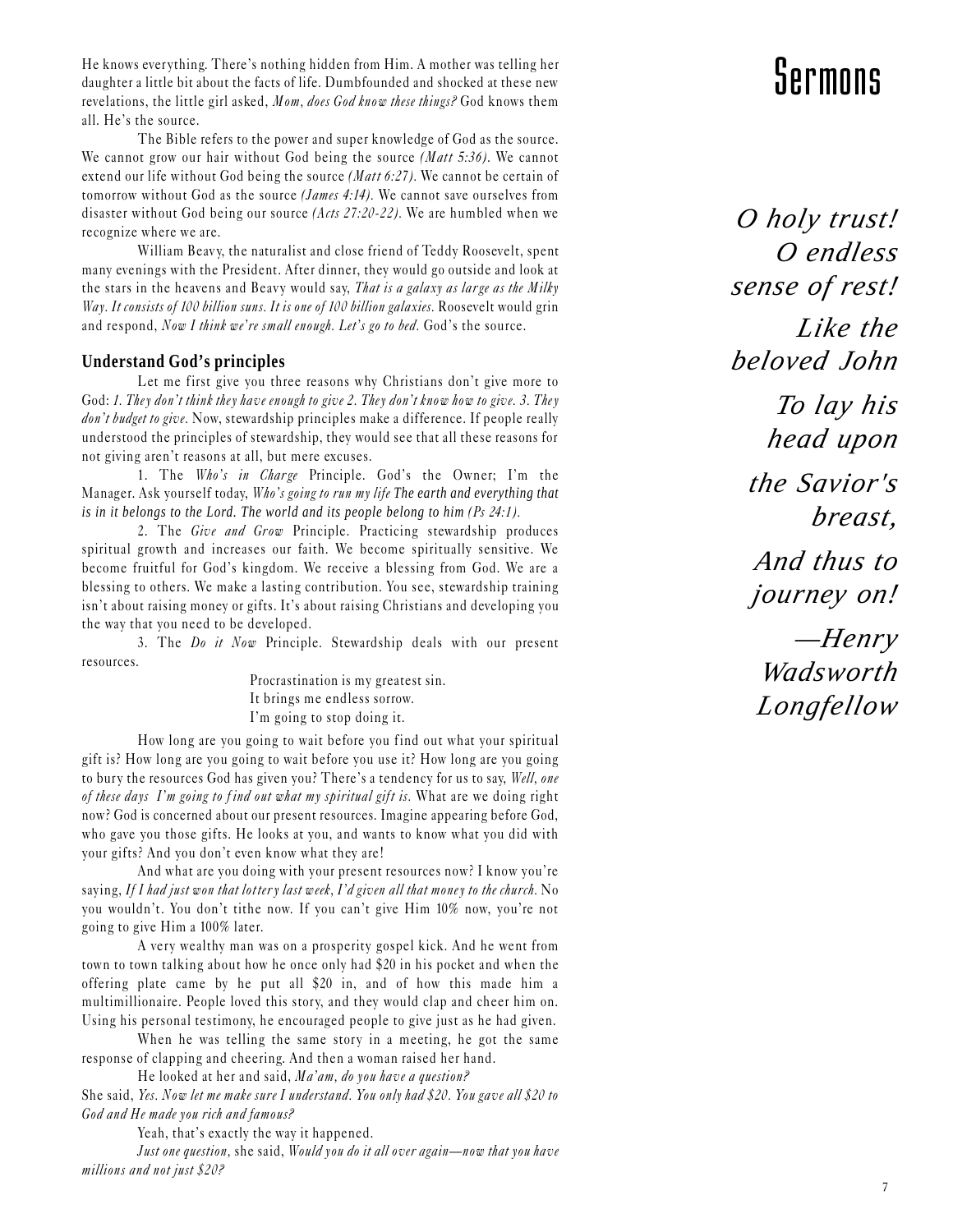*There are three kinds of givers: the flint, the sponge, the honeycomb.*

*To get anything out of a flint you must hammer it. And then you get only chips and sparks.*

*To get water out of a sponge you must squeeze it, and the more you use pressure, the more you will get.*

*But the honeycomb just overflows with its own sweetness.*

*Which kind of giver are you?*

Sermons It is tiresome hearing spiritual cliches about how God will provide. Let me tell you<br>something. God has already provided. The issue is not God's provision. The issue something. God has already provided. The issue is not God's provision. The issue is for you and I to learn to manage the resources He has already given. We need to be good stewards of what we already have.

> 4. The  $I'm$  in Debt Principle. From the moment we are born into this world, we are in debt. Our indebtedness is two-fold: We are indebted to God for our health, life, everything. We are indebted to the previous generation. We must never forget those who have gone on before us, who are part of the blessings we have today. Everything we have is a gift from God or a gift from somebody else. And it's our job to take those gifts and reproduce and multiply and develop them to glorify God and to help our fellowmen.

> 5. The Fountain of Youth Principle. We live forever through our giving. Jesus said that what we keep we lose and what we lose we keep. You've all heard the expression, You can't take it with you. There's another I like even better-You never see a hearse with a luggage rack. Our gifts are worthwhile only if they are used here on earth. We give of ourselves not to make us look good, not only to help us grow in our life, but to reach our community. The vision is not for us. The vision is for God's kingdom. And it looks better every day!

> 6. The Who's Number One? Principle. Instead of giving Jesus our best, we sometimes tend to give Him our leftovers. Honor the Lord with your possessions and the first fruit of all your increase (Prov 3:9). On the first day of the week, let each one of you lay something aside, storing up as he or she may prosper (1 Cor 16:2). God tells us that we are to give Him the first, not the last of everything. Our human nature would rather give God what's left over. We often put our possessions and ourselves first. If there's anything left over, we say, Well, sure, God. I can give you what I have. Where is God in your life right now? Is He first, second, or 25th? The Lord said, Where your treasure is, that's where your heart is. He is saying, I can tell you what you love the most by looking at your checkbook and calendar. I know what your priorities are in life.

> 7. The Cheerful Attitude Principle. Stewardship begins with loving, not giving. We can give without loving, but we cannot love without giving. The basis of my stewardship and management of all the resources that God has given me has to be based on the fact that I love Him with all my heart, my soul, and my strength. Carl Meninger, the famous psychiatrist, said that generous people rarely suffer from mental illness. When we begin to live beyond ourselves and give of our time and talent and everything—when we begin to live beyond our world of self-it changes our mind-set. We become healthy people emotionally, psychologically, physically, and spiritually.

> 8. The Big Shovel Principle. You cannot out-give God because He's got a bigger shovel than you or I do. Jesus said Give and it will be given to you. A good measure, pressed down, shaken together, and running over will be poured into your lap. But by your standard of measure it will be measured to you in return (Lk 6:38). A very generous giver was asked, How is it that you have given so much and yet God has blessed you financially in every area? He replied, It's very simple. I shovel in and God shovels back. And God has a bigger shovel than me.

> 9. The River Principle. Our life is to be like a river, not a reservoir. We should not hold back what God has given me; instead we should pass it on to others. We are to let God's power flow through us in these five areas: a. Through our life-what we are; b. Through our lips-what we say; c. Through our ministry-what we do; d. Through our money-what we give; e. Through our prayer—what we claim in Jesus' name.

> 10. The Who Has Whom Principle. Until God is in control of my life, I am out of control. Back to our acrostic of the word trust. S stands for Surrender ever ything to God.

#### **Surrender everything to God**

If only I had more, I would give more. How often have we all said that? Luke has something to say about such statements. He that is faithful in that which is least, is faithful also in much (Lk 16:10, KJV). What did Luke mean? If you are not giving sacrificially with what you have now, you won't give sacrificially when you have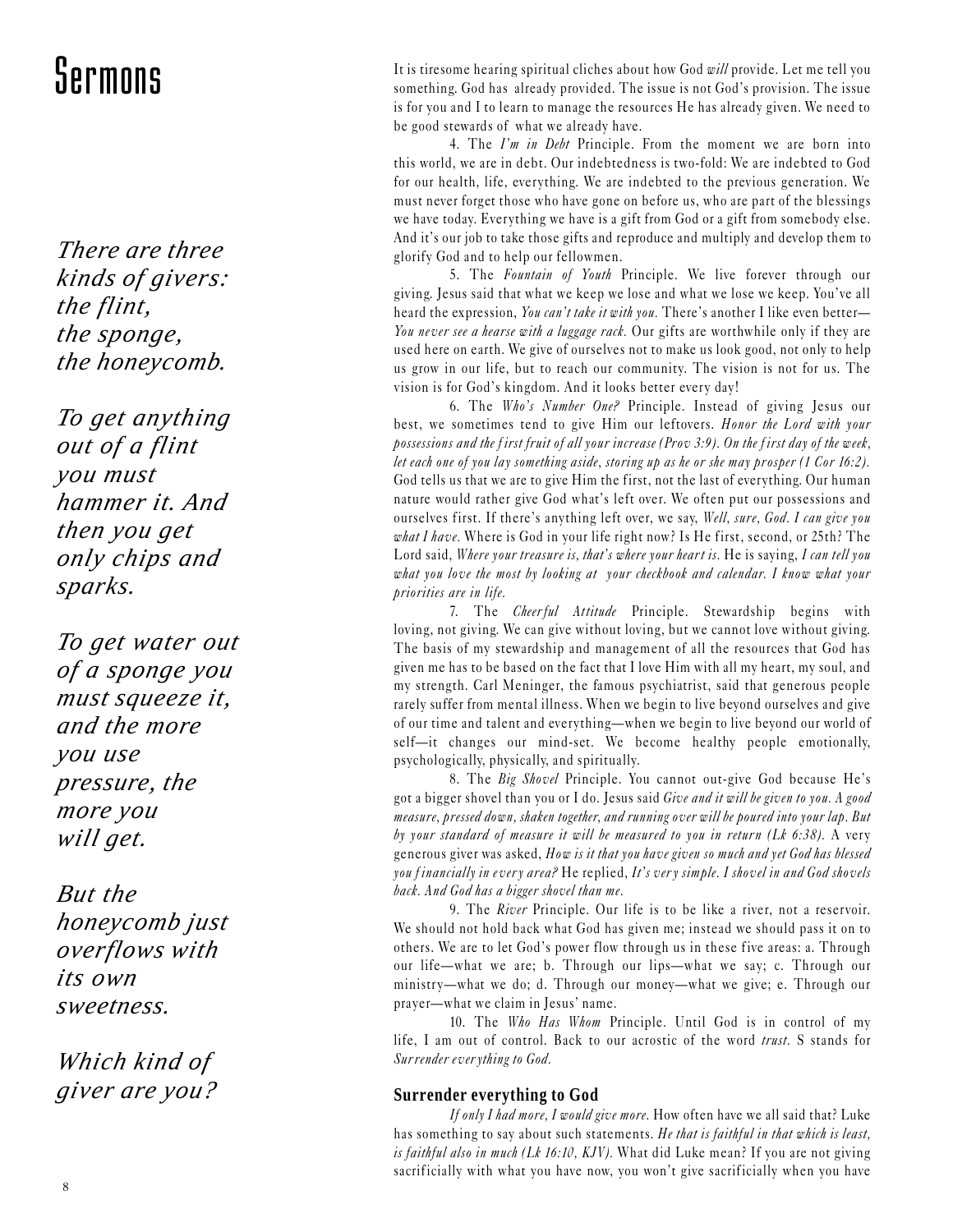more. Why? It's not how much we have of the world that dictates our generosity  $\Box$ towards God but how much God has of us.

Who am I going to trust? Am I going to live like the world does and trust in myself, become independent and do my own thing? Or am I going to truly trust, obey, and depend wholly on God? The issue is not your talent, your time, your abilities or your money. The issue is very simple. Who do I trust in?

#### **Test God's Promises**

Mother Teresa said I know God will not give me anything I can't handle. I just wish He didn't trust me so much. Do you know why God trusted her so much? Because Mother Teresa proved to be trustworthy. If you are doing without something in the area of your need, the Bible says that God will supply all our needs (Isa 58:10). If you're doing without, reevaluate your trust test and see what is the problem.

Every great character in the Bible had to go through the trust test. Here are four examples from the Old Testament.

1. Noah. When God told him to build an ark because it was going to rain, Noah had to trust implicitly for it had never rained before. Major trust, don't you think? Would you like to explain that to your neighbor? No wonder they ridiculed Noah. But Noah obeyed and trusted Him. Noah did all that the Lord commanded him (Gen 7:6). Noah passed the trust test.

2. Abraham. God gave Abraham the greatest test. As Abraham and Isaac were going up Mount Moriah, Isaac asked, Where's the sacrifice? Abraham said, God will provide. Then we find Isaac on the altar and Abraham about to slay his son, and there is still trust—Isaac lays there trusting, Abraham raises his hand, trusting. Finally at the height of climatic tension, God says Do not lay a hand on the boy... Do not do anything to him. Now I know that you fear God, because you have not withheld from me your son, your only son (Gen 22:12). Abraham passed the trust test.

3. Joshua. You know the story of Moses crossing the Red Sea. But can you imagine the people hollering at Joshua as he's going down to the Jordan River prior to leading the people of Israel into the Promised Land? Hey, Josh, you don't have your rod. Go get your rod. You know you go to the river, you put out your rod and the water parts. Get the rod. But God didn't want Joshua to use a rod. God didn't want them to trust in methods. He wanted them to trust in God. And as soon as the water parted it came about that all the kings of the Amorites that were beyond the Jordan and all the kings of the Canaanites heard how the Lord had dried up the waters of the Jordan before the sons of Israel until they had crossed and their hearts melted. There was no spirit in them any longer (Josh 5:1, KJV) Joshua passed the trust test.

4. David. As soon as Saul found out that David was going to fight Goliath, he clothed David with his garments and put a bronze helmet on his head, and he clothed him with his armor. Think about this for a moment. Saul was about  $6'4''$ , weighing 225 pounds; David is about  $5'6''$  and weighs 130. You get the picture? David is putting on Saul's armor. Wouldn't that be funny? David girded his sword over his armor and tried to walk, for he had not tested them. So David said to Saul, 'I cannot go with these for I have not tested them,' and David took them off (1 Sam 17:39, NKJV). David passed the trust test.

Noah trusted in God, not the familiar. Abraham trusted in God, not in personal feelings. Joshua trusted in God, not methods. David trusted in God, not man's armor. They all had to take the Trust Test. You and I have to take the Trust Test too. Listen to the promises that God gives His children when we tithe:

He will provide for us. Bring the whole tithe into the storehouse so that there will be food in my house ... 'Test me now on this,' says the Lord of Hosts. 'If I will not open for you the floodgates of heaven and pour out a blessing until it overflows' (Mal 3:10).

He will protect us. Then I will rebuke the devourer for you so that it may not destroy the fruits of the ground; nor will your vine in the field cast its grapes,' says the Lord of Hosts (Mal 3:11).

*Robert G Herring, Pastor, Bethel Lutheran Church, Fort Smith, Arkansas. (This sermon was orginally preached in two parts.)*



#### **On keeping a promise . . .**

March 11, 1942, was a dark, desperate day at Corregidor. The Pacific theater of war was threatening and bleak. One island after another had been buffeted into submission. The enemy was now marching into the Philippines as confident and methodical as the star band in the Rose Bowl parade. Surrender was inevitable. The brilliant and bold soldier, Douglas MacArthur, had only three words for his comrades as he stepped into the escape boat destined for Australia: I shall return. Upon arriving nine days later in the port of Adelaide, the sixty-two-year-old military statesman closed his remarks with this sentence: I came through and I shall return. A little over 2 1/2 years later— October 20, 1944, to be exact—he stood once again on Philippine soil after landing safely at Leyte Island. This is what he said: This is the voice of freedom, General MacArthur speaking. People of the Philippines: I have returned! MacArthur kept his word. His word was as good as his bond. Regardless of the odds against him, including the pressures and power of enemy strategy, he was bound and determined to make his promise good.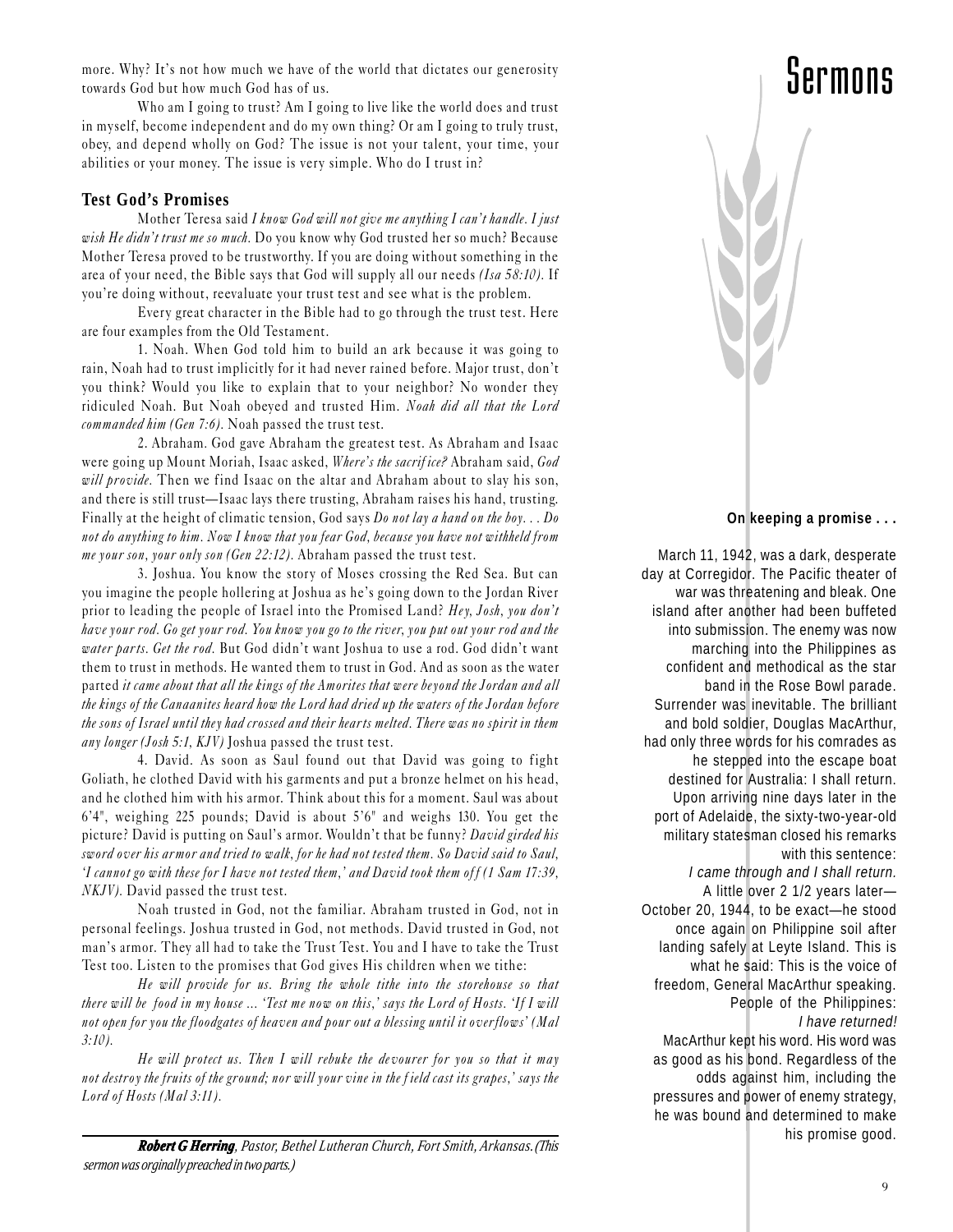### Sermons



#### **Scripture**

Shouldn't you have had mercy on your fellow servant just as I had on you? (Matt 18:33).

#### **Introduction**

The hope of every parent is to rear children to be successful. Financial counselors tell us to begin saving even before our children are born. Money, however, is not a guarantee that they will get an education. The bill may be paid, but if our children don't want to study, it is to no avail. If our children lack aspiration, money is of no benefit. Therein lies the challenging question: How do we influence our children to aspire and dream, and fulfill their dreams. How do they become children who want to be successful and actually accomplish it?

#### **Successful people**

The Bible is full of examples of successful people. They were one of a kind. There was Joseph-Although he was sold as a slave, falsely accused, and thrown in jail, he became governor of Egypt! Look at David—He was young and inexperienced, but to everyone's surprise, God chose David as the future king of Israel. David had such confidence in himself that when Saul tried to discourage him from fighting Goliath, David insisted I can do it, I will defeat Goliath. What gave him such confidence? There are plenty of stories of people who started out with nothing, yet made it against all odds. Such was the case of Joseph and David. Money is not always the answer.

Wilma Rudolph is another example. She was the 20th of 22 children. She was born prematurely and her chances of survival were slim. When she was 4 years

The people principle

old, she contracted double pneumonia and scarlet fever, which left her with a paralyzed left leg. At age 9, she removed the metal leg brace she had been dependent on and began to walk without it. By 13 she had developed a rhythmic walk which

doctors said was a miracle. That same year she decided to become a runner. She entered a race and came in last. For the next few years, in every race she entered, she came in last. Everyone told her to quit, but she kept on running. One day she actually won a race. And then another. From then on she won every race she entered. Eventually this little girl, who was told she would never walk again, went on to win three Olympic gold medals! My mother taught me very early to believe I could achieve any accomplishment I wanted to. The f irst was to walk without braces, Wilma Rudolph said.

How do I instill in my children the confidence of David, the perseverance of Joseph, the unrelenting spirit of Wilma Rudolph? How do I inspire my children to reach for the stars? There is a principle that is the firm foundation of all three lives. It is a principle that Jesus authored and practiced. Others have practiced it too, producing the noble success parents desire for their children.

#### **What is success?**

Many understand *success* as having a lot of money. Some measure success by the educational degrees. Others view success as a life of servitude—a life that brings happiness to others as well as one self. Basically, this person loves and is loved, is happy and makes others happy. This is Jesus' principle of success. When applied today-2000 years later-it still works. You do not have to be a business manager to benefit from this principle. Jesus' example is for us all.

A few years ago, NBC was not doing very well. General Electric bought the company and placed Bob Wright as its president. Not many people were happy with that appointment. General Electric is a company of engineers, and Bob Wright, an engineer himself, prompted people in the television industry to ask, What does Bob Wright know about running a TV network? Most people were convinced Wright was a big mistake. However, today NBC is the number one television network in the U.S.A. And Bob Wright is regarded as one of the most effective and successful managers in the business world. How did he do it? Wright may not know this, but he practiced the Jesus' principle of successful management.

Don Ohlmeyer, the programming director for NBC, was at home one

*How far you go in life depends on your being tender with the young, compassionate with the aged, sympathetic with the striving, and tolerant of the weak and the strong. Because someday in life you will have been all of these. —George Washington Carver*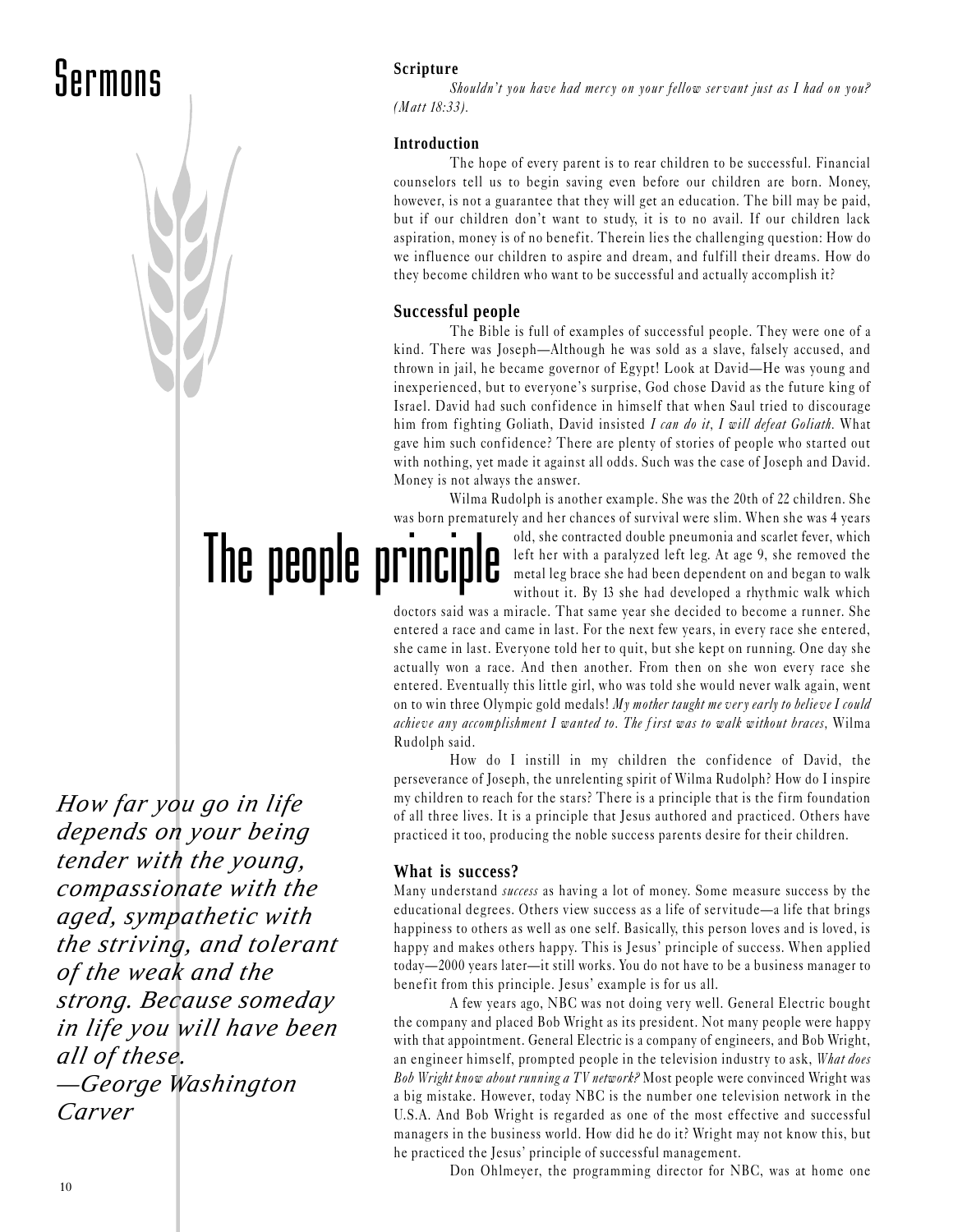weekend, not expecting visitors. Early in the morning Bob Wright and three of **Supering the morning Solution** Serve<br>Don's adult sons arrived at his house. The visitors delivered two strong messages. Don's adult sons arrived at his house. The visitors delivered two strong messages. They told Ohlmeyer they cared deeply about him, and also told Ohlmeyer that he needed help right away to deal with his drinking problem. Now this was a highly unusual practice in an enterprise the size of NBC. In a big corporation where there is no time to worry about people's problems. A man whose personal problems are affecting his work performance is quickly fired and replaced. But Bob Wright wanted Ohlmeyer to know that he was of great value to them.

Several hours later, Ohlmeyer checked into the Betty Ford Clinic for a 28 day stay. This was not the first time Bob Wright practiced Jesus' principle of success. Quoted in a Fortune magazine article, GE employees say that Bob Wright and his wife, Suzzane, treat top NBC performers like family, entertaining them at their home, sending holiday gifts to their kids, and coming to their aid in crises. When Brandon Tar tikoff, an employee at GE, and eight-year-old daughter, Calla, were critically injured in an auto accident in Reno, the Wrights interrupted their vacation to fly to the scene. More importantly, Wright dispatched GE planes to bring in top specialists from other parts of the United States to perform surger y on the young girl.

#### **People first**

Fortune magazine asked Bob Wright to explain his management philosophy. He explained Our job at General Electric is to deal with resources, human and financial. The idea of getting great talent, giving them all the support in the world, and letting them run is the whole management philosophy of General Electric. Here is the principle: Put people first. This is the principle that Jesus taught with His example. When he founded His church, he did not look for a property that he might build his headquarters on and then launch his great crusade for the salvation of the world. He started with people. He gave them all the support they needed, and then He let them run. This is how a humble carpenter from Galilee began the Christian Church—He put people first!

When Microsoft needs new workers, it goes to universities, recruiting the most talented people they can find. They then train them and let them run the show. These great companies realize that the greatest asset they have is people. Not machinery, not buildings, and not cash flow. It is people. There was a time when companies felt good when they had great material assets. The more properties, the more computers, the more money, the better they were doing. Today many understand that all of that erodes, it devalues. But the value of people is a treasure that multiplies with time.

How can we apply the people principle outside the business world? How can we apply it in our home, in our church? How much of our time and planning do we devote to our children, our future? On our agendas are issues—Should we sell or should we buy? Should we have an evangelistic meeting or a cooking school? Should we have one service or two So little time is spent discussing people. And then we wonder why people leave, discouraged, bitter and broken!

We talk evangelism and we plan evangelize. We create pamphlets, publish books, run campaigns, and produce programs. Although all this gets the message across, it is the people principle that gets the people to stay with the church. A church that cares, that supports, that is always there for you-is one that's home, that's family. The greatest asset of a church is its people! When members leave the church, do we ask ourselves why they are leaving? Do we ask ourselves if there was something we could have done for them?

We must put people first. When we value people, when we practice the people principle, we inspire them. Joseph had a special relationship with his father who nurtured him. David's father believed in him (He trusted him with his sheep). Believe in your children and in all of their dreams, care for them, tell them how much you love them, and show your love by spending time with them. Put them first and they will turn into dreamers and achievers who will change the world for the better. Believe in your church members, care for them, show them your love, and they, too, will be inspired to make a difference and revolutionize the world.

*Let us not underestimate how hard it is to be compassionate. Compassion is hard because it requires the inner disposition to go with others to the place where they are weak, vulnerable, lonely, and broken. But this is not our spontaneous response to suffering. What we desire most is to do away with suffering by fleeing from it or finding a quick cure for it. —Henri J M Nouwen*

*Tito Correa, Pastor, Oslo Seventh-day Adventist Church, Oslo, Norway*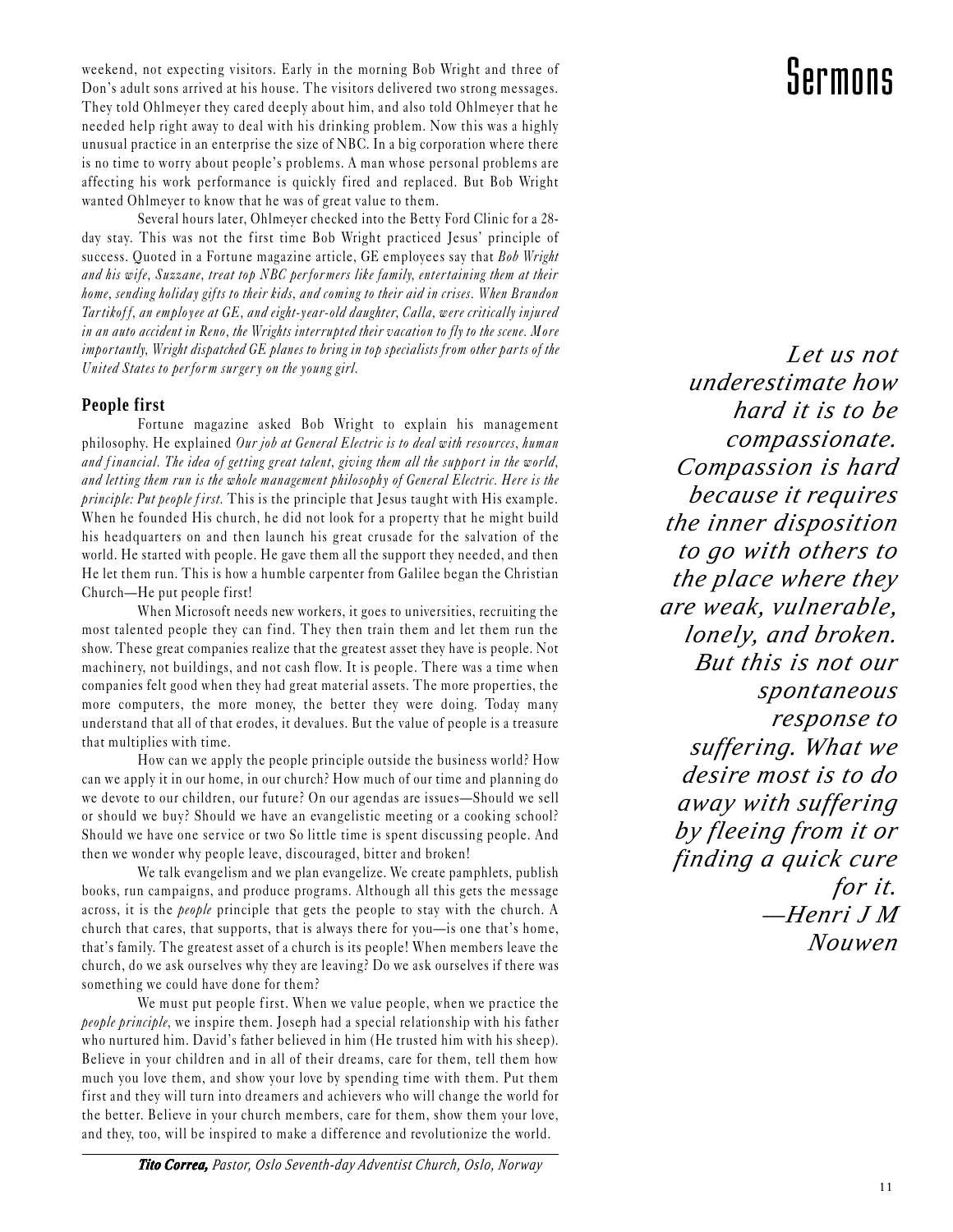### Sermons

#### **Introduction**

There was a new pastor in a particular church. Things went along very smoothly for several months. Everyone liked the pastor's personality. They especially liked his sermons, until one week the topic was money. Up to now you've done well, one of his deacons told him after the service. But today you began to meddle.

Today I am going to meddle. I'm going to talk about money. How can I do otherwise when my duty is to preach the Word of God, and God's Word clearly confronts us with this issue. Amos warns the rich that they will be the first to go

# Where's your treasure?

*For each of us the time is surely coming when we shall have nothing but God. Health and wealth and friends and hiding places will all be swept away, and we shall have only God. To the man of pseudo faith that is a terrifying thought, but to real faith it is one of the most comforting thoughts the heart can entertain.*

 *—A W Tozer*

into exile for their sins (Amos 6:1-7). Paul tells Timothy to command the rich not to be haughty, or to set their hopes on the uncertainty of riches. Jesus describes in a parable the contrast between a self-centered rich man and the poor man Lazarus (Luke 16:19-31).

#### **A blessing and a curse**

The scriptures often speak of money and material wealth. In fact twothirds of Jesus' parables deal with monetary issues. Why? Because money always has been, and always will be, one of the great driving forces in society.

We live in a material environment. Through money we provide shelter, food, clothing, transportation. Money brings us comfort and pleasure. A sufficient amount of money removes anxiety. Money is important. It needs to be spoken of in the Church because a correct attitude towards money is essential to an authentic Christian life. Money as such is neither good nor bad. It can be a great blessing or a great curse. Everything depends on the proper attitude towards money and the proper use of money.

Money becomes a curse when we lose our perspective. The laws of perspective are such that a minute thing near at hand can shut out a massive thing in the distance. A small hill or even a tree directly in front of us can obscure Pike's Peak. Similarly, a little bit of money can block out God Himself. You cannot be a slave of two masters, Jesus said You cannot serve God and money (Matt 6:24).

A man, holding a dollar bill in his hand, read off the statement, In God we trust. He then commented, *Perhaps it should say*, *'In this god we trust*.' It's not money as such, but the misuse of money that can throw us all out of whack.

A man was visiting an American land baron. After dinner the host took his guest out to the front porch. Waving his arms towards the horizon the land baron said, Ever ything you see belongs to me. Those oil wells way out there—they're mine. That golden grain on the hills—that's mine. Those cattle in the valley—mine, all mine.

Unimpressed, the visitor waved his arms towards the heavens and said, And what do you own up there?

#### **Four basic truths**

The rich man in Jesus' parable allowed his riches to blind him to four basic truths.

1. Everything belongs to God our Creator; we are privileged to be the managers of God's property.

2. The human race is created by God to be a loving, caring family; men like Lazarus are our brothers.

3. God blesses some of us with more than others to provide us with an opportunity to share generously with those less fortunate. Jesus said, Unto whomsoever much is given, much also shall be required (Luke  $12:48$ ).

4. Our real country is heaven; we are merely sojourners here on earth, passing through, and should keep our eyes on heavenly things. Jesus said, Where your treasure is there will your heart be also. So do not store up treasure on earth where rust and moth consume, but store up treasure in heaven (Matt 6:20, 21).

Eleven millionaires went to a watery grave on the ill-fated Titanic in April 1912 with a combined wealth of over \$200,000,000. Suppose, like the rich man in the parable, they have a message for us. Would they not try to warn us of the dangers of amassing wealth and exhort us to listen to Moses and prophets like Amos? In particular, would they not tell us to heed the words of the One risen from the dead?

Our father, Abraham, was told by God that he was to be blessed so that he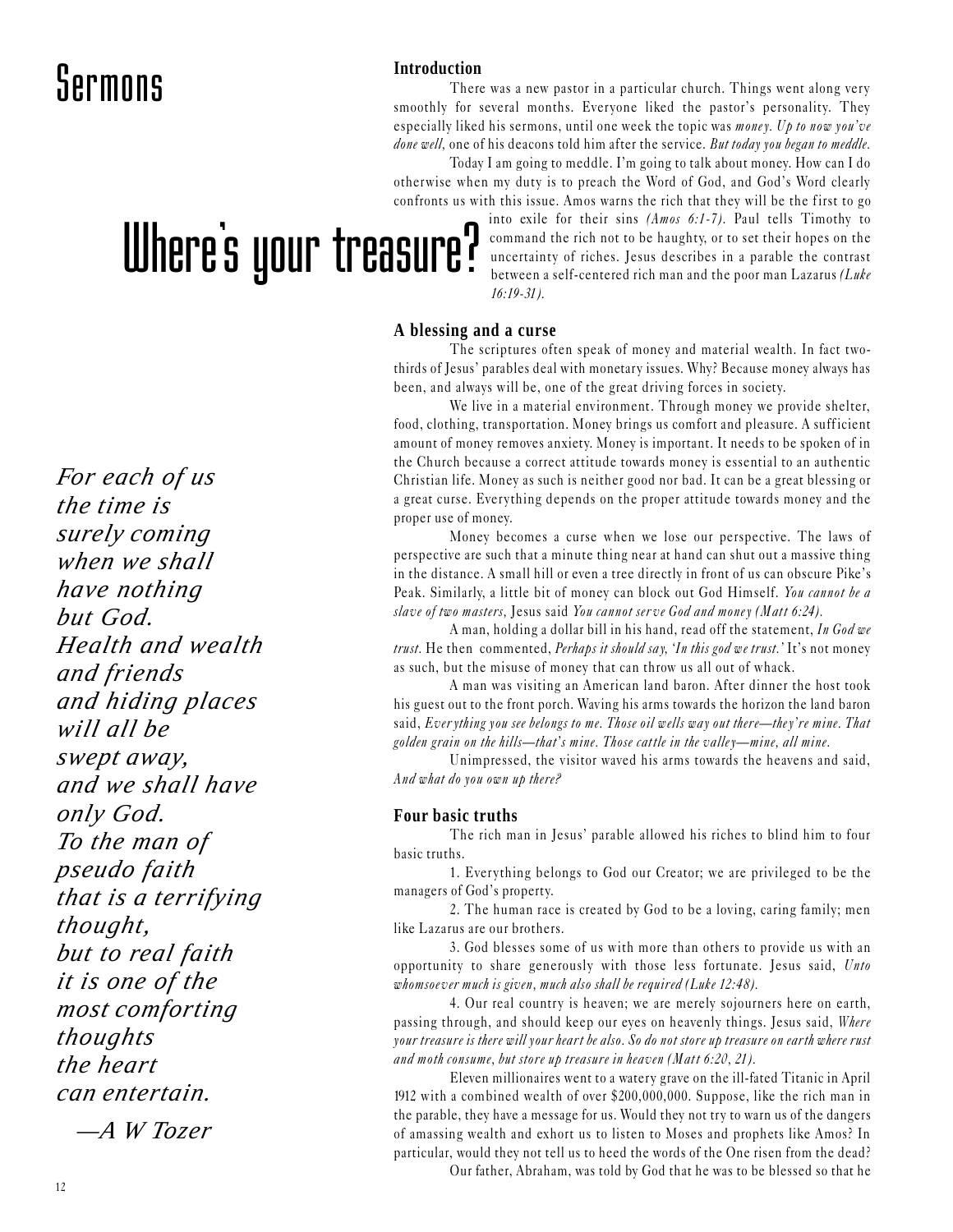could be a blessing for others. Therein is the proper understanding of all God's blessings. Therein is the proper understanding of the blessing of riches.

#### **Conclusion**

Listen to what Paul says: As for those who in the present age are rich, command them not to be haughty, or to set their hopes on the uncertainty of riches, but rather on God who richly provides us with ever ything for our enjoyment. They are to do good, to be rich in good works, generous, and ready to share, thus storing up for themselves the treasure of a good foundation for the future, so that they may take hold of the life that really is life (1 Tim 6:17, NRSV).

There's the answer for any of us who have been given material blessings beyond what we really need. God has blessed us to be a blessing to others. To share with the Lazuruses of the world. To be magnanimous in supporting God's work through His Church. To give sacrificially, thus storing up for ourselves treasure in heaven.

We've all heard the expression You can't take it with you. Perhaps it should be You will take with you only that which you have generously given away.

#### **Prayer of acknowledgment and consecration**

Father, we confess that we have sometimes lost the proper perspective towards our material blessings. Instill in us an understanding that everything belongs to you and that we are privileged to be Your managers. Make us more aware of the brotherhood of all mankind and our need to share with those less fortunate. Help us to understand that every gift You give us involves the task of giving to others. Feed us at this service with Jesus, the Bread of Life, so that our minds may be transformed into His mind. In Him and His strength we promise to share more generously than we have in the past, thereby storing up for ourselves abundant treasure in heaven. Amen.

> **I gave them to Him, All the things I'd valued so Until I stood there empty-handed. Every glittering toy did go. And I walked earth's lonely highways In my rags and poverty; Till I heard His voice entreating, Lift your empty hands to Me. Empty hands I lifted to Him, And He filled them with a store Of His own transcendent riches Till my hands could hold no more. And at last I comprehended, With my mind so slow and dull, That God could not pour His riches Into hands already full. —James S Hewett, Illustrations Unlimited**

Giving with glad and generous hearts has a way of routing out the tough old miser within us. Even the poor need to know that they can give. Just the very act of letting go of money, or some other treasure, does something within us. It destroys the demon greed.

- Richard J Foster

### Sermons

 *Robert J Bryan, Minister, St Matthias Episcopal Church, Monument, Colorado*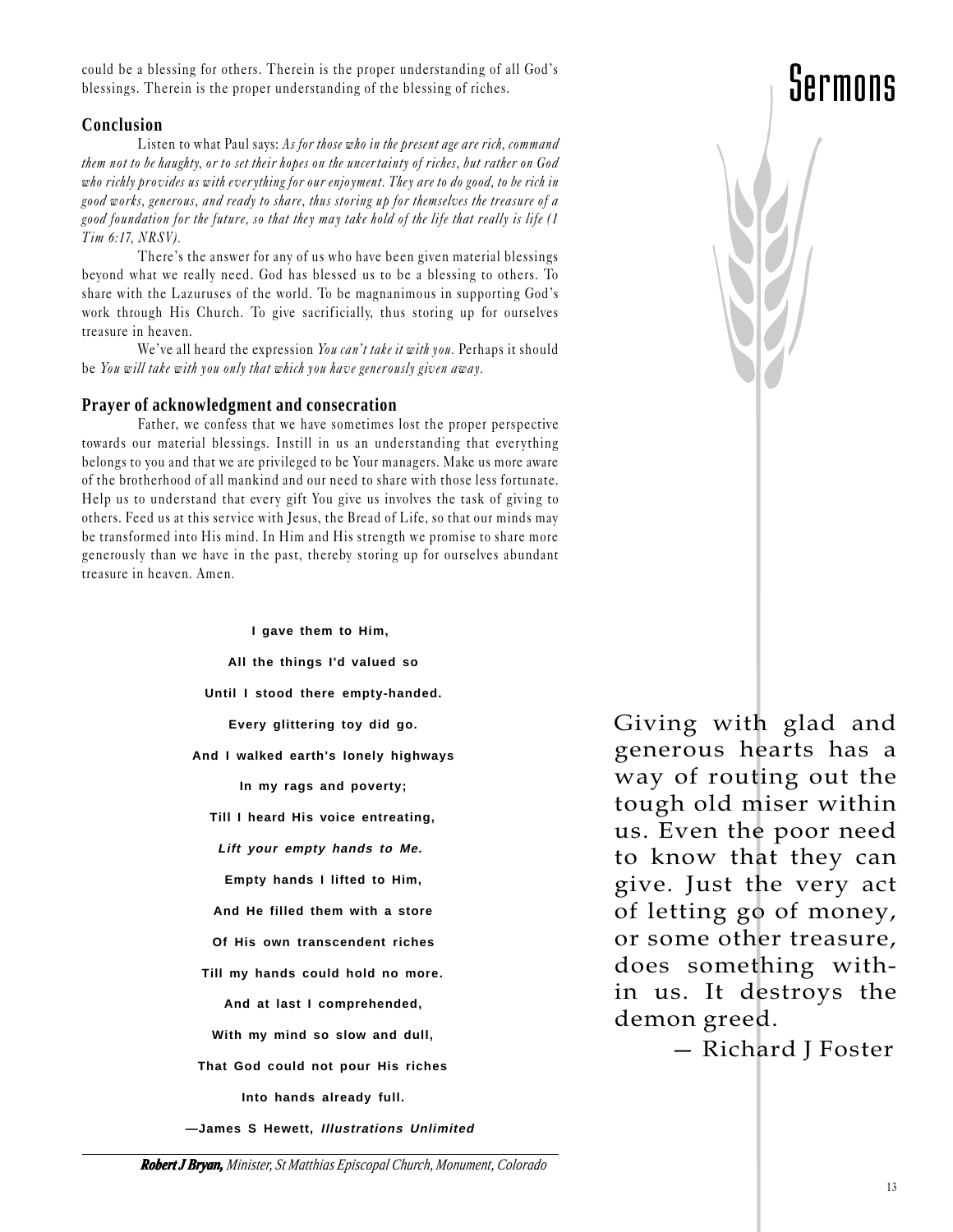### Book Reviews



*Cries of the Heart* **by Ravi Zacharias Zacharias Word Publishing Nashville, Tennessee, 1998 US\$ 19.99**



#### *Life Essentials: A Guide for Spir or Spiritual Gr itual Growth*

**Moody Press Chicago, Illinois, 1999 US\$ 29.99**

Ravi Zacharias writes with philosophic passion. He owes his philosophy to his roots and his passion to his confrontation with Christ. Born and brought up in India, he is no stranger to the riddles of life or to the strange route philosophy takes in interpreting those riddles. But when he chose to study theology in Canada and prepare for the ministry, he had a strange meeting with his Lord. And ever since he has been speaking and writing on what life is all about—outside of Christ and within Christ.

The contrast comes through clear in this work. He lets history, his own personal experience, and his public ministry inform him of the various cries of the human heart: the cry to know God, to feel the pangs of faith, to understand suffering, to interpret guilt, to excel in freedom, to suffer in silence. Each of these cries is illuminated by stories—real stories involving real people, such as Lewis, Eichmann, Freud, Muggeridge, Wesley, Luther and many more. No pastor can miss the thrill these stories can bring to his or her congregation.

But the author does not stop just with an exposition of the cry. He offers a solution, not from his philosophic cup or theological jar, but from God's Word. The message is clear: the cry is for the moment, the joy is forever. In Jesus. So the last chapter of the book turns to God's cry for His people. From the first chapter's quest, Where is  $God<sup>2</sup>$  to the last chapter's answer God is always there for His people, the book completes the circle.

In so defining life, with all its majesty and mystery, with its pain and joy, Zacharias challenges the Christian to seek, find, and hold on to God-in whom alone we can live, move and have our being. Contentment, courage, and confidence ring through the book, and each of the seven chapters is a mighty sermon that shouts hallelujah even as it celebrates the unlovable and the mysterious in life.

*John M Fowler, Associate Director, General Conference Education Department*



It is commonly said that how we spend our days is how we spend our lives. If you are like most people, the minute you wake up, your thoughts are flooded with all the things you need to do that day. As humans, our impulse is to get started on those things and to accomplish all we can. But as Christians, we are primarily called into relationship with Jesus Christ. And that relationship requires that we spend time with God worshiping Him, studying His Word, and asking Him to be at the center of all we do. This is what is essential. So it's time to spend our time where it counts the most.

If you are longing to grow closer to God, but struggle with where to begin, if there are too many things that call for your attention all the time, then Life Essentials is for you. Designed to help you develop and mature in your walk with Christ, it focuses on the three areas of growth:

- · Growing Spiritually
- · Growing Personally
- · Growing in Ministry

Filled with tips on studying the Bible, it includes a prayer journal to guide you in praying for your family members; sermon/Bible study notes; articles on sharing your faith; extensive recommended reading lists of top Christian literature; counsel on finances from God's perspective; and much more. Life Essentials will walk you step by step in building a more intimate relationship with our God.

Whether you're snuggling up with a cup of cocoa at home, out on the road, or catching just a few minutes with God in the midst of your busy schedule, this is the ideal devotional companion. It is the per fect place for you to spend time developing the kind of relationship with God that He so desires to have with you so that everything else you do will over flow out of that, with Him at the center.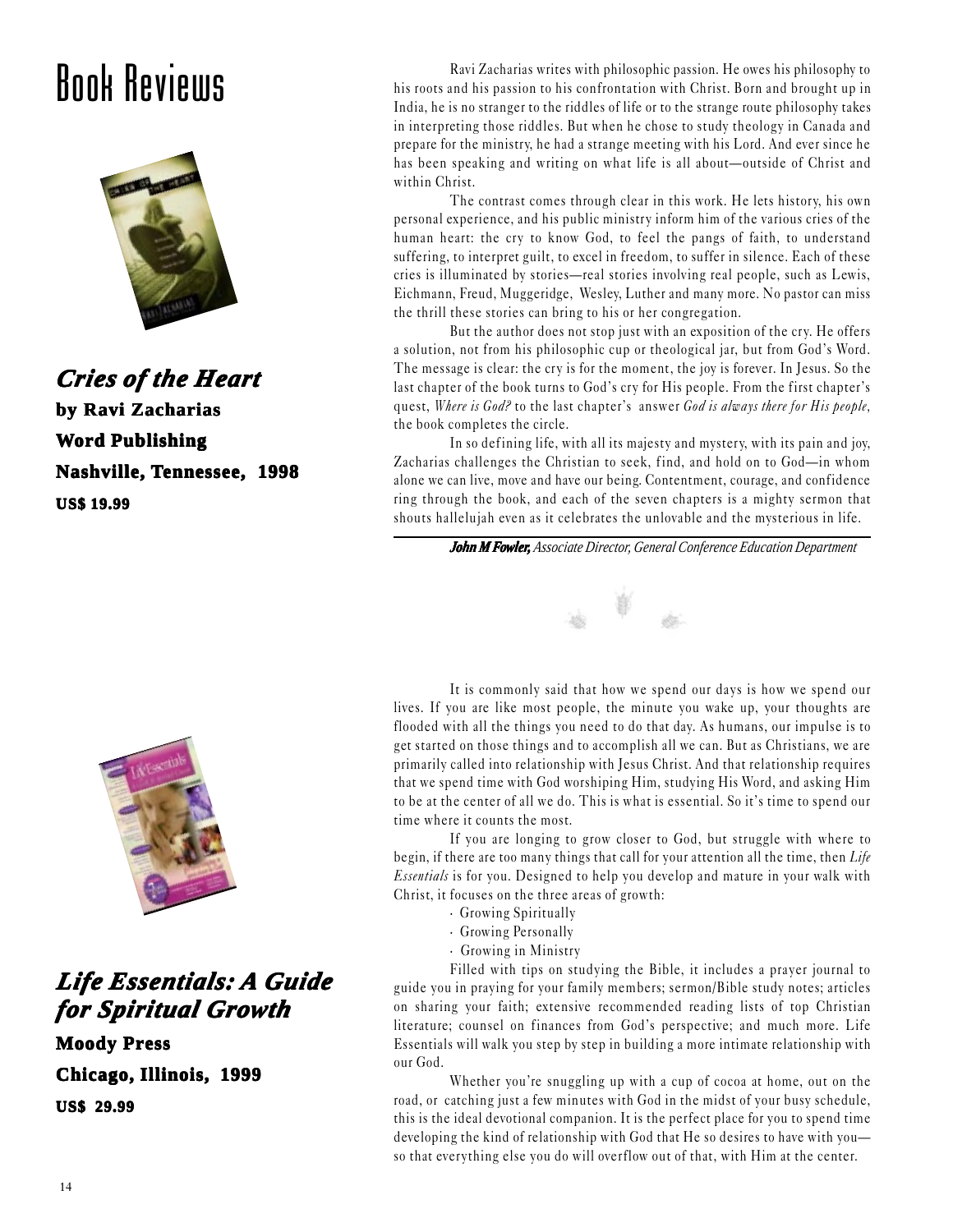The secret things belong to the Lord our God, but the things revealed to us and to our sons forever, that we may observe all the words of the law *(Deut 29:29)*.

The Trinity is one of the fundamental beliefs of the Seventh-day Adventist Church. We believe that there is one God: Father, Son and Holy Spirit, a unity of three co-eternal Persons. This is a teaching most challenged in the Christian Faith.

In studying it, we need to avoid two extremes: The First one is to go beyond the boundaries of the Bible. Referring to the second extreme, James R White, author of The Forgotten Trinity makes the following observation: It is the topic (the Trinity) we won't talk about: no one dares question the Trinity for fear of being branded a 'heretic' yet we have all sorts of questions about it we aren't sure we can ask. Many believers have asked questions of those they thought more mature in the faith and have often been confused by the contradictory answers they received. Deciding it is best to remain confused rather than have one's orthodoxy questioned, many simply leave the topic for that mythical future day 'When I have more time.' And in the process, we have lost out on a tremendous blessing (p 14).

The Forgotten Trinity is indeed a remarkable book. White has the art of being concise, yet clear and understandable. Throughout the 14 chapters, he successfully endeavors to convey the identity, function and importance of the Trinity. However, it was the practical aspect of this book that appealed to me the most. The book boils down to the focus of the reader and how the Trinity makes a difference in one's every day life: It begins with the Trinity and worship; then moves to the Trinity and the Gospel; and finally comes down to the Trinity and you. The end result is that the reader has more than an understanding of the Trinity. The reader now has a meaningful relationship with the Godhead.

*Paul Ratsara, Director, Africa-Indian Ocean Division Stewardship Department*



Without a clear understanding of what it means to find God's will, the search for personal guidance frequently results in analysis paralysis. Sometimes our desire for absolute certainty blocks us from stepping out in faith so that God can guide us. LifeDirections (Combining two words, the authors coin a new word to describe the purpose of this book.) offers a fresh look at finding God's will.

Designed for individual or group study, this book uses biblical and reallife examples to explain the four guidance systems that God uses to guide us. Most often, major misdirection or a seeming lack of direction follows reliance on only one or two of these systems instead of integrating information from all four.

LifeDirections first gives practical steps for finding God's will through Scripture, both God-given insights and life-giving principles. The second system, Special Design, considers how the talents, gifts, personality, values, and passions we were given point to what God would have us do and to the methods God might use to make leadings clear. Third, principles are given for grasping how and why the Holy Spirit might lead us directly. Finally, LifeDirections explores how Circumstances can guide us: what the Bible really has to say about doors that open and close in our lives.

Practical suggestions are provided for problems that might block the clear knowledge of God's will. In today's world of rapid change and abundant opportunity, uncertainty over direction in life is a reality for many people. LifeDirections helps believers find guidance and purpose for all areas of their lives.

More importantly, this book is more than a spiritual compass to help the reader see God's direction. This book is full of hope for those who feel lost even when fitted with the best spiritual armor. LifeDirections teaches you how to believe in successfully completing life's journey in spite of the potholes along the way.

### Book Reviews



*The Forgotten Trinity*  **by James White Bethany House Publishers Minneapolis, Minnesota, 1998 US\$ 10.99**



*LifeDirections LifeDirections*

**by Jane Kise and David Stark Bethany House Publishers House Minneapolis, Minnesota, 1999 US\$ 10.99**